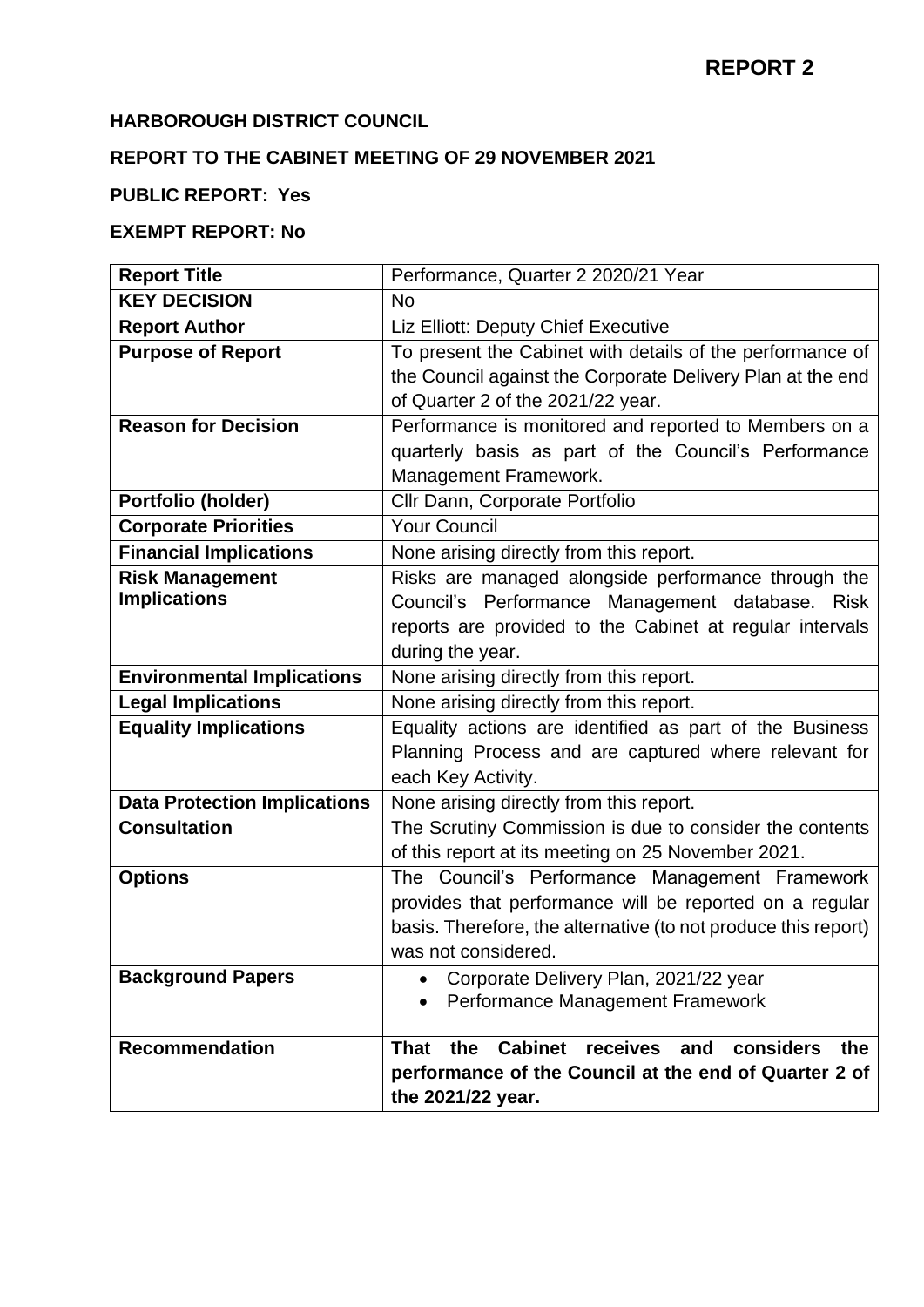#### **1. Introduction**

- 1.1 Performance is monitored and reported on to Officers and Members on a quarterly basis as part of the Council's Performance Management Framework. Performance Reports are submitted to both Scrutiny and the Cabinet via quarterly reports.
- 1.2 This report consists of:

#### • **Appendix A: Key Activities in Detail**

This contains a performance summary of each of the Key Activities identified in the Corporate Delivery Plan for the 2021/22 year including a status, progress comment and next steps.

#### • **Appendix B: Strategic Performance Dashboard**

The Strategic Performance Dashboard consists of the Council's key performance indicators for each priority. It is designed to provide an overview of how the Council is performing. The Council's Performance Management database contains information on a wider range of performance indicators including further indicators from the Corporate Delivery Plan and operational indicators. Exceptions are addressed through one-to-one Portfolio Holder meetings and via the Performance Improvement Board. The status of these items is categorised as: 'Green' (on or better than the set target), 'Amber' (within a tolerance of 5% below the target) or 'Red' (5% or more below target). The Direction of Travel column indicates whether the indicator has changed status since the previous month. Direction of Travel is stated as either 'Better', 'Same' or 'Worse'.

1.3 Officers are required to provide a status of 'Red', 'Amber', 'Green' or 'Complete' for each Key Activity. Definitions of these are as follows:

| <b>Status</b> | <b>Description</b>                                                                                                                        |
|---------------|-------------------------------------------------------------------------------------------------------------------------------------------|
| Red           | Planned actions have not been achieved or have missed<br>their target date. Issues are now impacting on delivery or<br>expected outcomes. |
| Amber         | Most actions completed. Some issues recognised which<br>may impact on the delivery or expected outcomes.                                  |
| Green         | Planned actions completed, project on track. There are no<br>known issues.                                                                |
| Complete      | The project has been completed.                                                                                                           |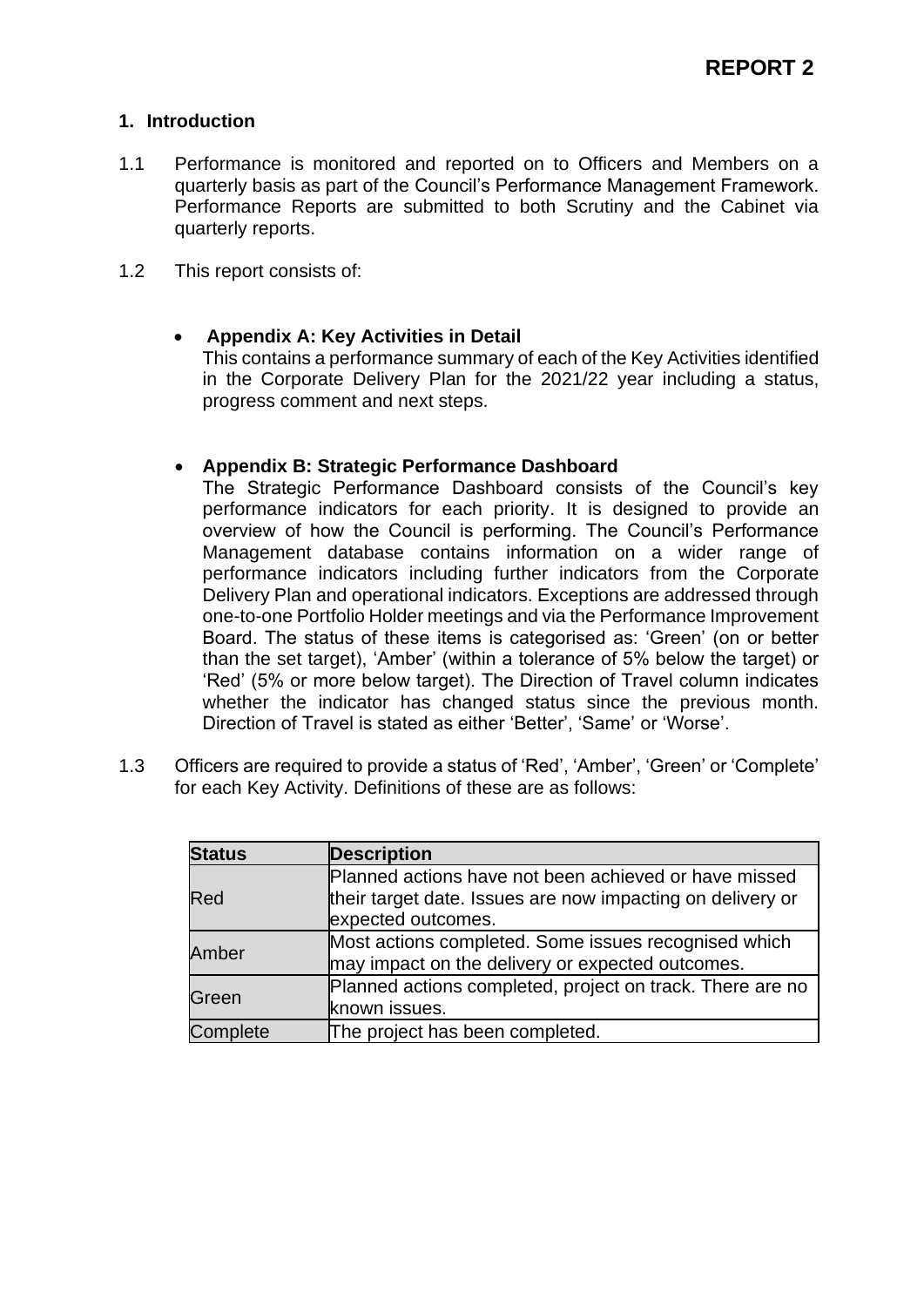# **2. Key Facts**

## 2.1 **Status of Key Activities (as shown in Appendix A)**

Figure 1 below shows the status of all 34 Key Activities at the end of Quarter 2 of the 2021/22 year. 2 (5.9%) Key Activities were completed. 27 (79.4%) Key Activities had a status of Green. 5 (14.7%) Key Activities had Amber status. 0 Key Activities were classed as Red status.



**Figure 1 Status of Key Activities, End of Quarter 1 of the 2021/22 year**

# 2.3 **Performance Improvement Board (PIB)**

During Quarter 2 of the 2021/22 year, meetings of the PIB were primarily concerned with assessing Team Plans and challenging actions and targets within them.

# 2.4 **Exceptions**

The following key performance indicators on the Strategic Performance Dashboard, as shown in Appendix B, were Red status at the end of Quarter 2 of the 2021/22 year.

#### 2.4.1 **Number of new affordable housing completions during the year**

End of Quarter 2 status = Red

#### **Comments**

42 affordable housing units were completed during Quarter 2 of the 2021/22 year. The target for Quarter 2 was 45 units. The target for the end of the year is 179 units. It is anticipated that, as construction activity increases during the 2021/22 year, the target for the year will be met. However, this continues to be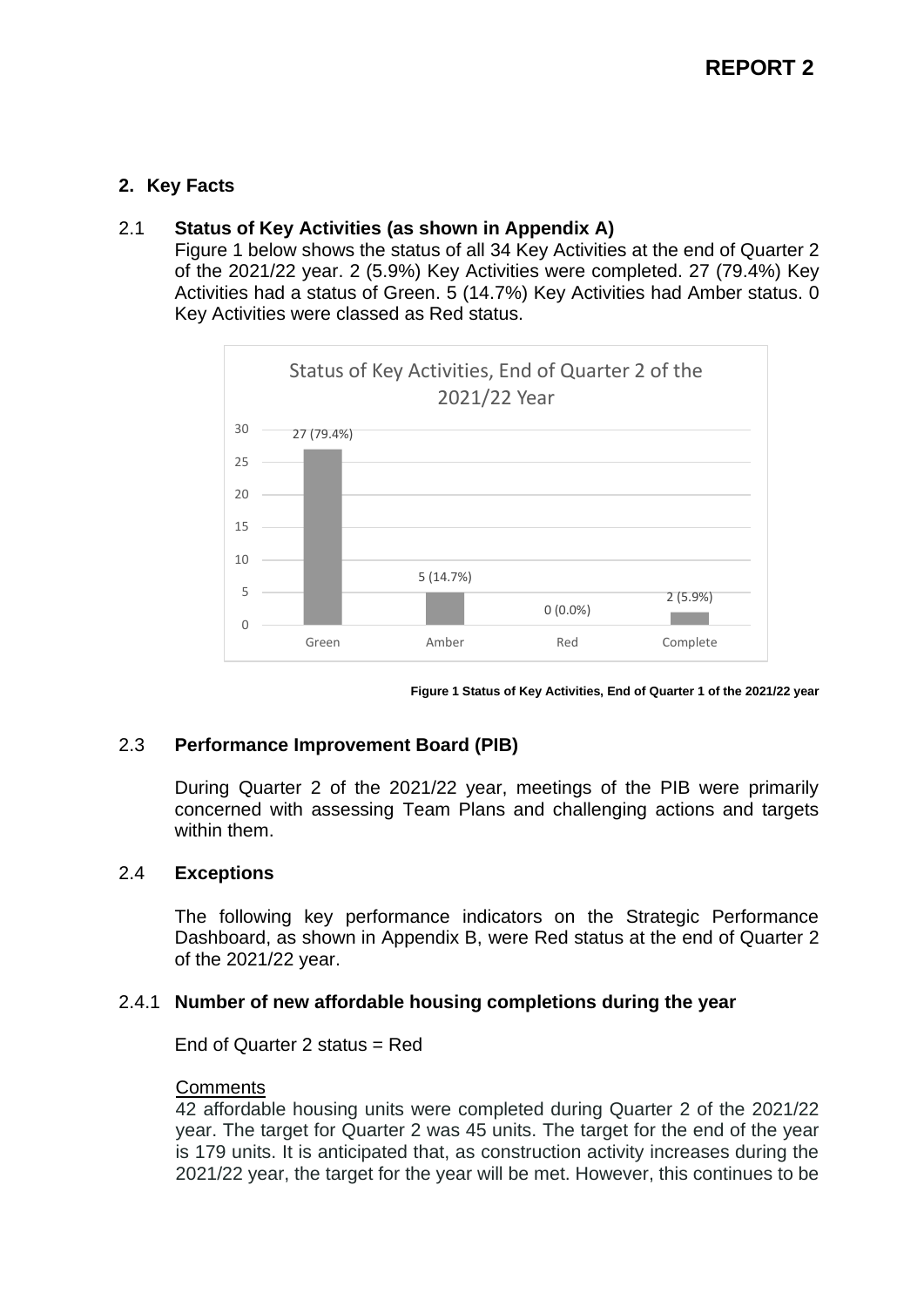monitored and progress will be reported at quarterly intervals throughout the year.

#### 2.4.2 **Number of Interventions carried out to encourage owners of empty properties to bring them back into use**

End of Quarter 2 status = Red

### **Comments**

This work was put on hold during the 2020/21 year so that staff could deal with the response to the Covid-19 Pandemic. Work resumed during Quarter 2 of the 2020/21 year and continues to gather pace through the 2021/22 year. It is hoped that the shortfall in interventions during Quarters 1 and 2 will be corrected in subsequent Quarters and the target for the year (35 interventions) met.

## 2.4.3 **Number of attendances at sport and physical activities**

End of Quarter 2 status = Red

#### **Comments**

The target for the year is 25,000 attendances (6,250 per Quarter). Data was not available to report at the end of Quarter 1 but has since become available. So, the figure reported here (8,496) is a combined total for Quarters 1 and 2. 8,496 is 32% short of the target for the end of Quarter 2 which was 12,500.

Numbers continue to increase as recovery from the pandemic progresses.

#### 2.4.4 **Less than 10% of major planning decisions allowed at appeal**

#### End of Quarter 2 status = Red

#### **Comments**

During Quarter 2 of the 2021/22 year, 12.5% (1 out of 8) major planning applications appeals had been allowed. The year-to-date (Quarters 1 and 2) position is 6.3% (1 out of 16), which is within the target of <10%). Therefore, this red result for Quarter 2 is not considered to be of concern.

# 2.4.5 **Lutterworth Footfall**

End of Quarter 2 status = Red

#### **Comments**

During Quarter 2 of the 2021/22 year, footfall in Lutterworth was measured at 344,470 (11.7% short of the target of 390,000).

Footfall continues to be monitored and will be reported at quarterly intervals as recovery from the pandemic progresses.